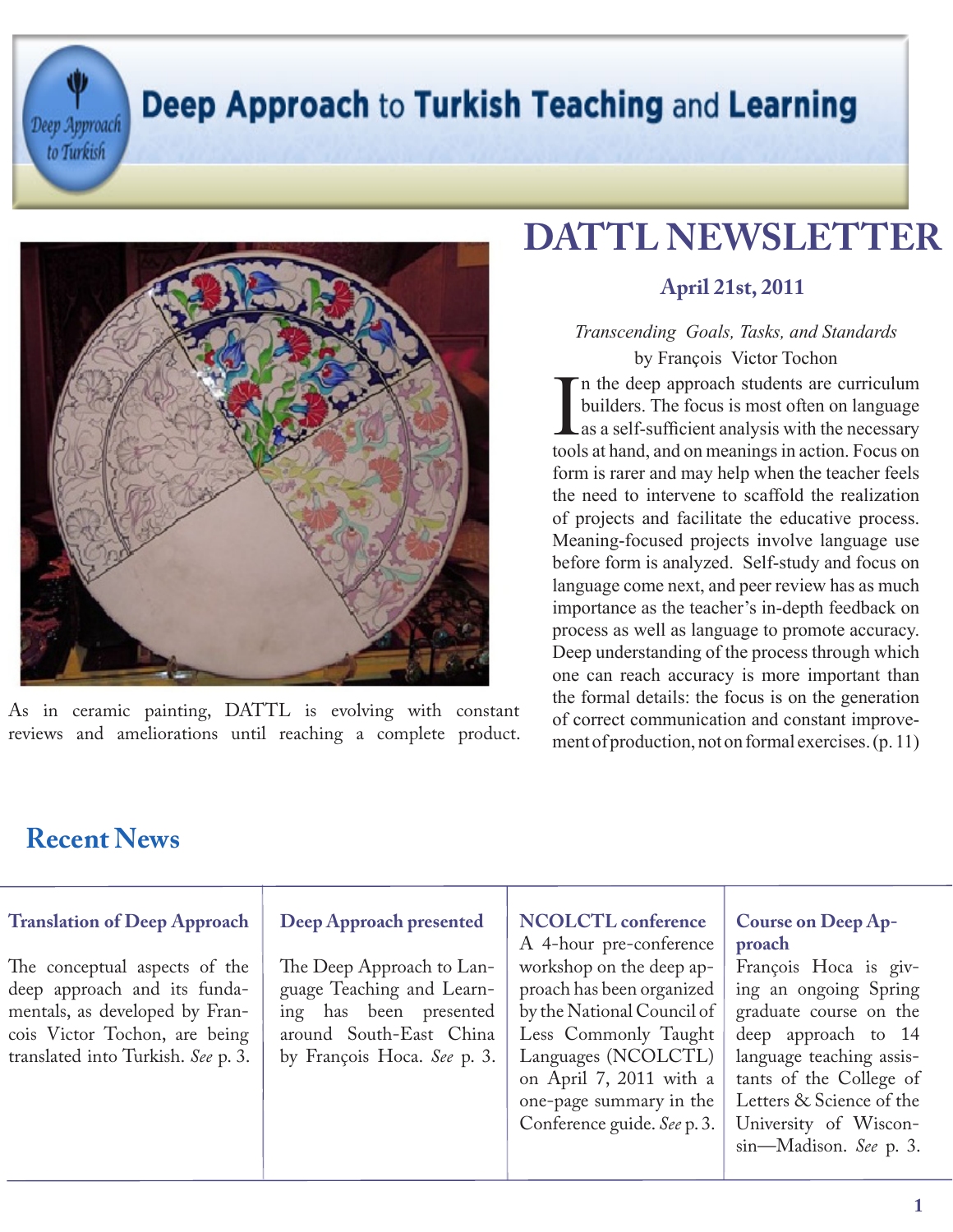# DATTL in Progress





Mukaddes Şahin, Turkish Instructor, UW-Madison

#### **Individual users**

We start getting e-mails from individual<br>Iv with the only help of the DATTL website plus Turkish learners who learn Turkish intensively with the only help of the DATTL website, plus Livemocha.com Turkish contacts. They will give us feedback on what works and what can be improved.

#### **Grammar Storytelling videos**

We are still exploring what the best approach for empowering language students would be in order to relieve their instructor from having to "teach" them grammar. We have started refor empowering language students would be in order to relieve their instructor from cording a series of videos on specific grammar points useful to intermediate and advanced learners of Turkish, which could be indexed to the texts they read and the videos they watch. The idea is not simply grammar lessons, but to have a native speaker telling stories about the deep meaning of language utterances, such that we'd learn about the pragmatics underlying language use, with examples and anecdotes. We have uploaded a few grammar storytelling videos on the DATTL website, and there will be more. We aim to have all the topics ready before September. We filmed a few videos with Akile Zorlu (METU), and we will continue with Mukaddes Şahin (UW).

#### **AATT Connection and revisions of the materials**

Frika Gilson (Princeton), who is partnering with<br>
us 20% this spring, visited us to give us feed-<br>
back on improvements of our modules. As<br>
you may be aware, producing such a broad spectrum us 20% this spring, visited us to give us feedback on improvements of our modules. As of instructional activities involves careful re-reading by quite a few experienced instructors. We did a first reading and revision last summer regarding typos; we'll revise the modules' concept maps during the coming months. We agreed with Erika Hoca on a number of improvements on the DATTL website to make it more user-friendly. We will add a thumbnail 'How to' to tell users how to use the site; and one thumbnail 'Site map' with a summary of the modules' projects; another new thumbnail will give direct access to the list of multimedia, so that learners who want to use only those tools for their language development could do it.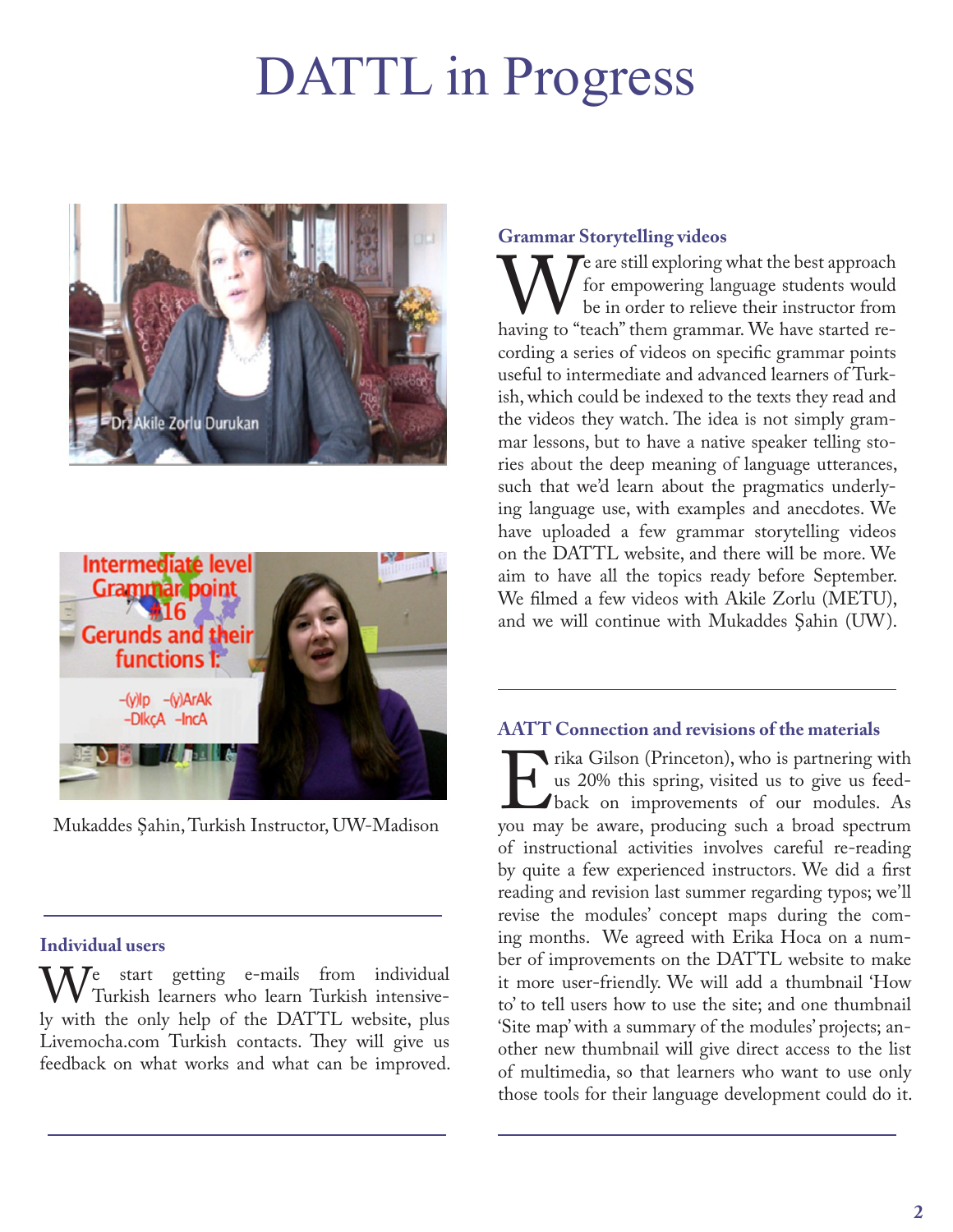## General Events

The Deep Approach to Language Teach-<br>
ing and Learning has been presented around<br>
South-East China by François Hoca in<br>
March of 2011, at Shanghai Normal University, Zheing and Learning has been presented around South-East China by François Hoca in jiang University, Zhejiang Normal University, Nanjing University of Aeronautics (Neihang). See: http://flc.zjnu.edu.cn/show.aspx?id=3661&cid=172



François Victor Tochon is giving an ongoing<br>
14 language teaching assistants of the College<br>
of Letters & Science of the University of Wisconsin— Spring graduate course on the deep approach to 14 language teaching assistants of the College Madison in various languages (Chinese, French, Hindi, Hmong, Japanese, Turkish, Russian, Spanish, Urdu) and two middle school teachers of French. The course is partly online. It makes it possible in the near future to organize distance teacher training in the deep approach.

DATTL Forum: We regularly add to the data-<br>base of the asynchronous discussion list in our<br>forum. Currently, 30 forum members have received base of the asynchronous discussion list in our forum. Currently, 30 forum members have received a password. If you forgot your password, feel free to ask François Hoca: ftochon@education.wisc.edu *We cannot emphasize enough how important is your feedback to improve the instructional materials in this project, as well as increasing the Q&As (Questions and Answers) that will be soon available on-*

*line. Please visit the forum and enter your experiences!* 

4-hour pre-conference workshop on the deep<br>approach has been organized by the National<br>es (NCOLCTL) on April 7, 2011 with a one-page approach has been organized by the National Council of Less Commonly Taught Languages (NCOLCTL) on April 7, 2011 with a one-page summary in the Conference guide (p. 14). The organizers told us that it was the most attended of the 4 pre-conference workshops, with 24 participants during the first two hours and, after a 30-minute break, 38 participants popped up! Among the participants, Funda Derin, Turkish instructor at UW, reported anecdotes of successful teaching with the deep approach.



Funda Derin, Turkish Instructor, UW-Madison

The theory of the deep approach: The conceptrual aspects of the deep approach and its fun-<br>damentals, as developed by Francois Victor Tochon. tual aspects of the deep approach and its fundamentals, as developed by Francois Victor Tochon, are being translated into Turkish by Esra Alagöz and Yasin Tunç. The translation will be revised by Dr. Celile Eren Ökten and Dr. Abdullah Cendel Karaman during the summer and should be available next fall.